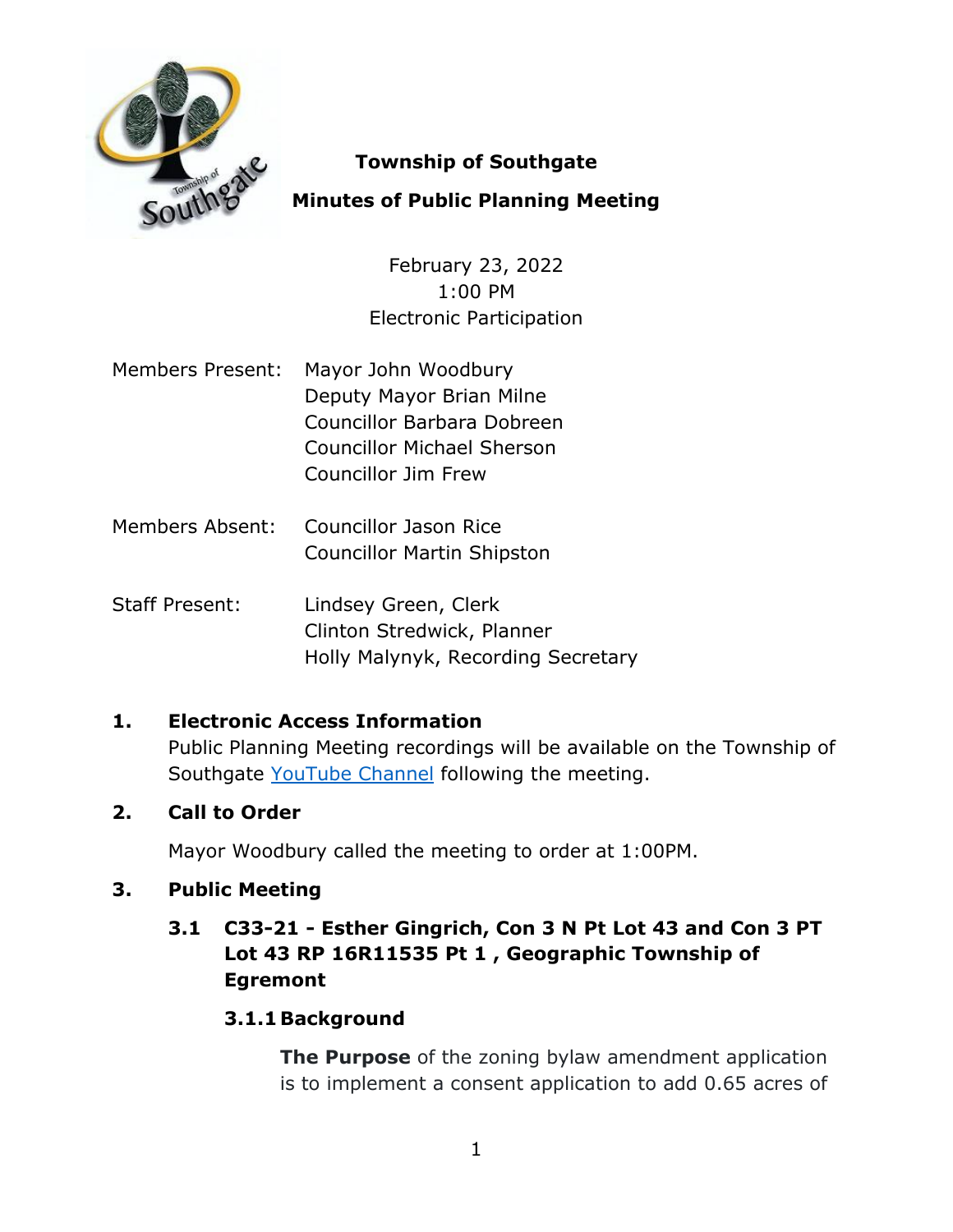land to a small 0.35 acre to allow for the construction of a horse barn. The small lot being added to is currently zoned Environmental Protection (EP) and the severed lot is currently zoned Restricted Agricultural Exception (A2-40) and Environmental Protection (EP). Both the severed lot and the lot being added to the zoned Residential Type 5 exception (R5-XXX) to recognize the reduced front yard setback of the existing house. The retained lands will continue to be zoned A2-40 however the minimum lot size will be reduced.

**The Effect** of the proposed zoning by-law amendment would be to change the zone symbol of the severed lands as well as the small lot from EP and A2-40 to (R5-XXX). The retained lands will continue to be zoned A2-40 and EP. Any Environmental Protection Zone Boundary adjustment will be based on Conservation Authority Comments.

#### **3.1.2Application and Notice of Public Meeting**

Clerk Lindsey Green confirmed that proper notice was given in accordance with the Planning Act.

### **3.1.3 Comments Received from Agencies and the Public**

Planner Clinton Stredwick summarized comments received from agencies being Township of Southgate Public Works, County of Grey and Saugeen Valley Conservation Authority Comments, Bell Canada and the Historic Saugeen Metis. There were no comments received from members of the public.

### **3.1.4 Questions from Council**

Members of Council did not ask any questions.

### **3.1.5Applicant or Agent**

The Applicant and Agent were in attendance and available for any questions.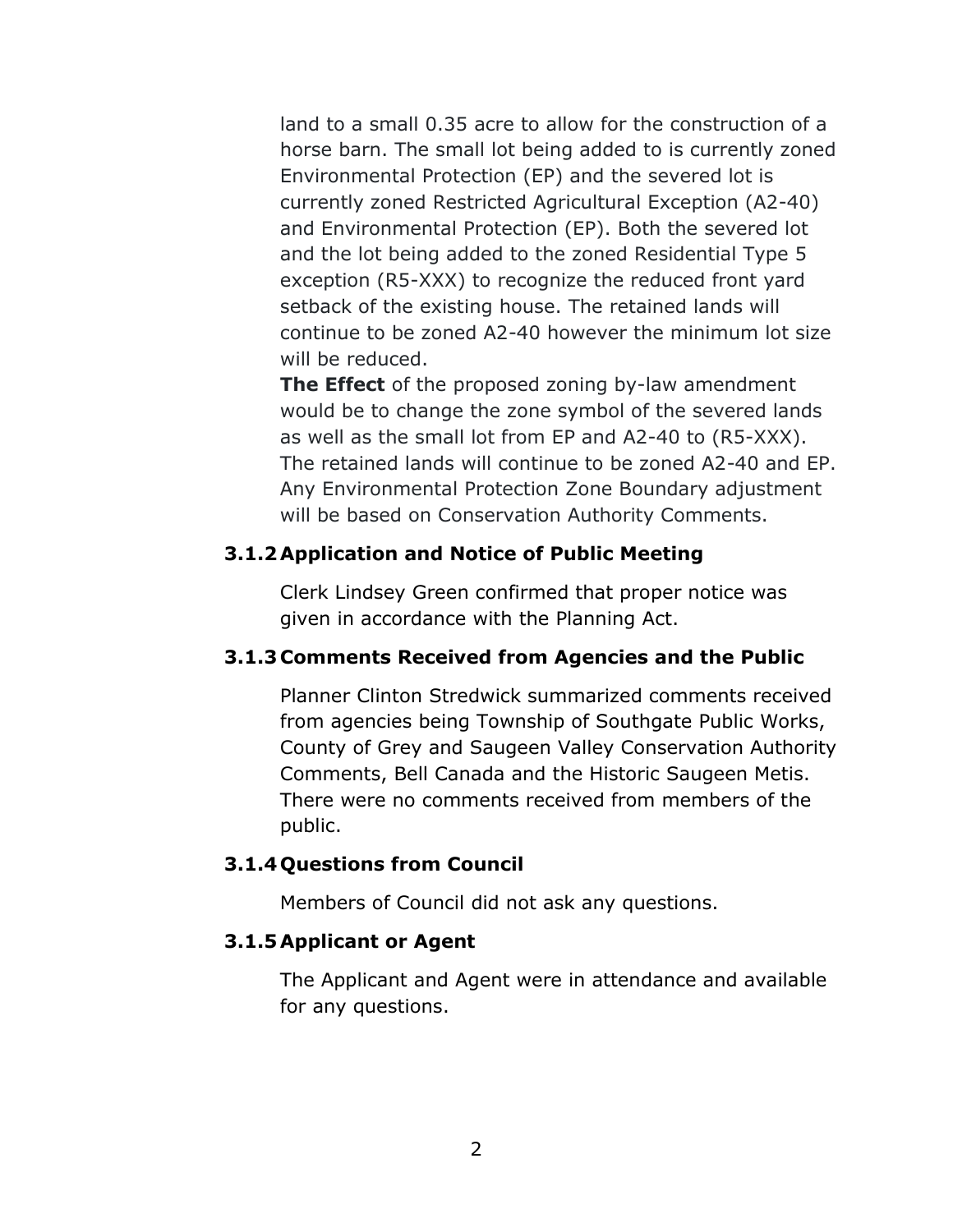#### **3.1.6Members of the Public to Speak**

No members of the public were present to speak in support of or opposition of the application.

#### **3.1.7 Further Questions from Council**

Members of Council had no further questions.

## **3.2 C34-21 - Moses and Anna Bauman, Con 14 Lot 15, Geographic Township of Proton**

### **3.2.1Background**

**The Purpose** of the proposed zoning bylaw amendment application is to allow for an Agricultural related use being a small scale Industrial Use shop. The owners wish to add the shop to the list of permitted uses for the Agricultural A1 zone. The shop, including office and power room is supposed to be up to  $750<sup>m²</sup>$  with outside storage of approximately 500m<sup>2</sup>.

**The Effect** of the proposed zoning by-law amendment would be to change the zone on a portion of the subject lands to permit the Industrial Use shop within the agricultural except zone (A1-XXX). Any Environmental Protection Zone Boundary may be based on Conservation Authority comments.

## **3.2.2Application and Notice of Public Meeting**

Clerk Lindsey Green confirmed that proper notice was given in accordance with the Planning Act.

## **3.2.3 Comments Received from Agencies and the Public**

Planner Clinton Stredwick reviewed comments received from the Historic Saugeen Metis, the Township of Southgate Public Works Department, the Saugeen Valley Conservation Authority. There were comments received from resident John Dow.

### **3.2.4 Questions from Council**

Members of Council asked questions and staff provided responses.